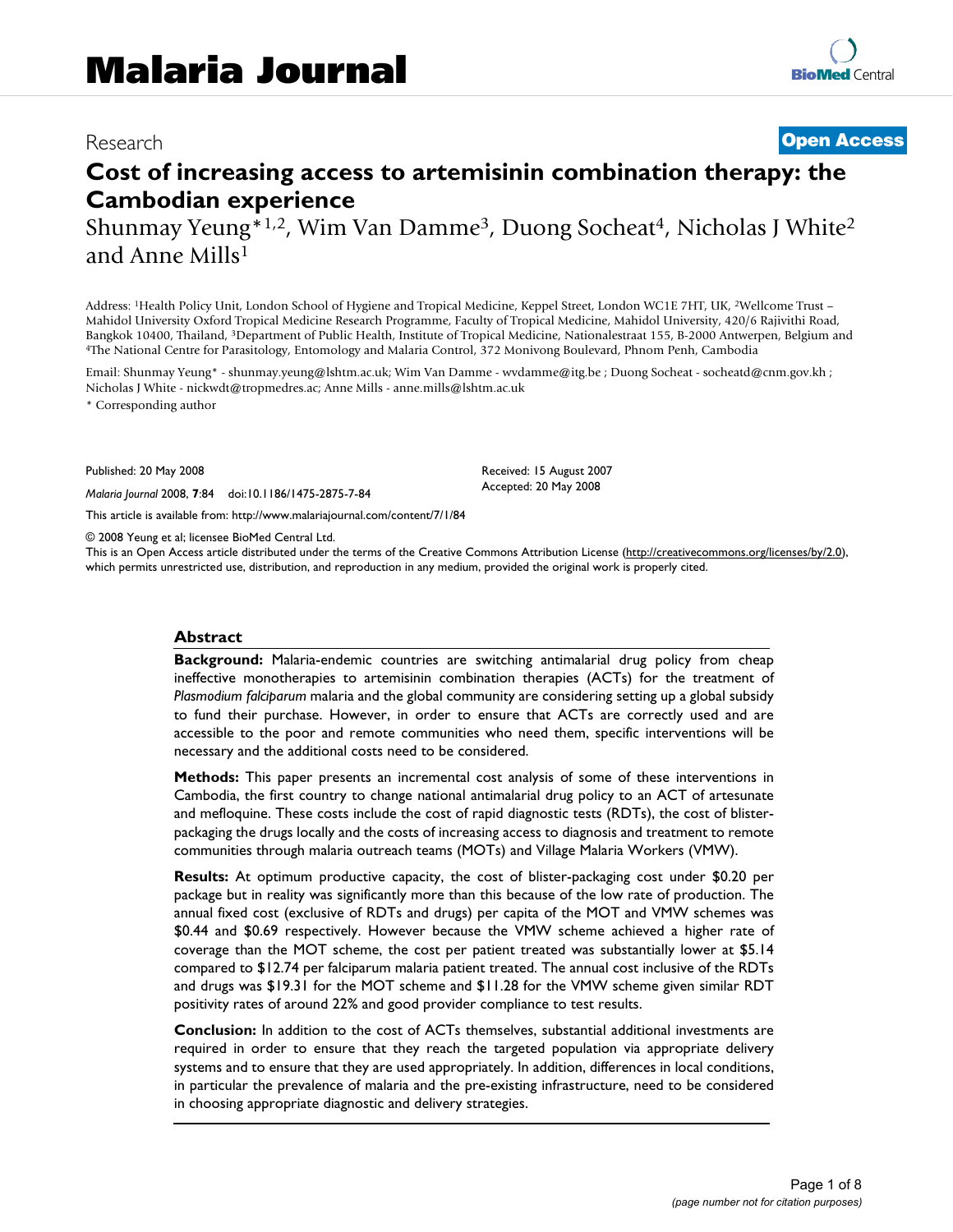# **Background**

Artemisinin combination therapies (ACTs) are now the officially recommended treatment for *Plasmodium falciparum* malaria in most malaria-endemic countries [1-3]. However, there are significant challenges in the actual implementation of this change in antimalarial drug policy. In the era of cheap monotherapies, namely chloroquine and sulphadoxine-pyrimethamine (SP), treatment for malaria was largely based on inaccurate clinical diagnosis and often obtained by patients from sources outside of the formal health sector. With ACTs currently costing around five to 10 times more than the traditional monotherapies, there needs to be a radical change in the approach to how they are funded and supplied in order to ensure that they are accessible and affordable to those who most need them. At a global level, support is gathering for the setting up of the Affordable Medicines Facilities -malaria, a global subsidy for ACTs, as recommended by the Institute of Medicine report "Saving lives, buying time" [4,5]. It is hoped that such a subsidy would enable ACTs to flow through the private sector as well as the public sector, to reach the poor and remote communities who are most vulnerable and, if subsidized heavily enough, displace monotherapies and sub-standard drugs. However, there is still significant uncertainty about how to best maximize access, whilst limit the wastage and risks associated with widespread inappropriate use of ACTs by those who do not have malaria [6,7]. Specific interventions to target the most biologically and economically at-risk include delivery mechanisms such as Village Malaria Workers (VMWs) and the wider use of rapid diagnostic tests (RDTs). Although the process and costs of policy change itself has been described [3,8], there is little experience of nationwide implementation and the cost of operationalizing such a policy change is largely unknown.

Cambodia was the first country to switch to a nation-wide policy of artemisinin combination therapy (ACT) using artesunate and mefloquine, for the first-line treatment of *P. falciparum* malaria in 2000 [9]. As in many tropical countries today, it was clear from the outset that there were a number of obstacles to successful implementation. These included the unavailability of any commercially available co-formulated or co-packaged ACTs; the low utilization of public health facilities in Cambodia; the high usage of antimalarials without biological confirmation of malaria; and the wide-spread availability of fake artesunate and mefloquine [10,11]. In order to address these problems, a number of innovative strategies were introduced including the local blister-packaging of artesunate and mefloquine in Phnom Penh, the deployment of HRP2-based rapid diagnostic tests (RDTs), and in certain areas, specific interventions to increase access to diagnosis and treatment through social marketing, Village Malaria Workers (VMWs) and malaria outreach teams (MOTs).

This study describes the incremental cost to the public sector of some of these interventions in order to inform the decision-making process in other countries embarking on the implementation of ACTs and feed into global advocacy on funding ACT scale-up [12].

# **Interventions**

## *Blister-packaged artesunate and mefloquine*

When the decision was made to recommend artesunate and mefloquine as the first-line treatment for uncomplicated *P. falciparum* malaria, there were no commercially available co-formulated or co-blistered products, and no local pharmaceutical companies with the capacity to produce blister-packages. However, it was felt that the blister packaging was essential to ensure that the drugs were correctly prescribed by health providers, and correctly taken by patients. In addition, in view of the prevalence of fake drugs, it was felt that pre-packaging drugs would enable both patients and health workers to be assured of drug quality, as only drugs with internationally recognized Good Manufacturing Practice (GMP) would be used. The decision was therefore made to blister package artesunate and mefloquine locally as a temporary measure. This was done by the National Malaria Centre (CNM) with support from World Health Organization (WHO). A room in the Central Medical Stores building was renovated, new packaging and printing machines were installed and staff given appropriate training. Maximum production was estimated at around 2,000 tablets/day or 40,000 blisters per month. In reality only 56,794 packages were officially produced in 2001[13].

The recommended regime was artesunate given over three days (4 mg/kg/day) and mefloquine to be given as a split dose on the first day (Table 1). The tablets were pre-packaged in three different packages based on weight and age as shown in Table 1. Children under six years of age were recommended to receive five days of daily rectal artesunate (but this is now being replaced with oral artesunate and mefloquine). Packages of artesunate and mefloquine were packaged for the public sector in plain boxes and labelled with "A+M" and a warning of "not for sale". The artesunate and mefloquine regimes for the two older age groups were also made available in the private sector in social marketing scheme that was initially piloted in two districts, and then launched nationwide in March 2003. The drugs were packaged in more attractive boxes and sold to the private sector as "Malarine®" at a subsidized price The packaging process has since been contracted out to the Cambodian Pharmaceutical Enterprise (CPE), a partly government owned pharmaceutical company, and the social marketing of Malarine® has been contracted to Population Services International (PSI).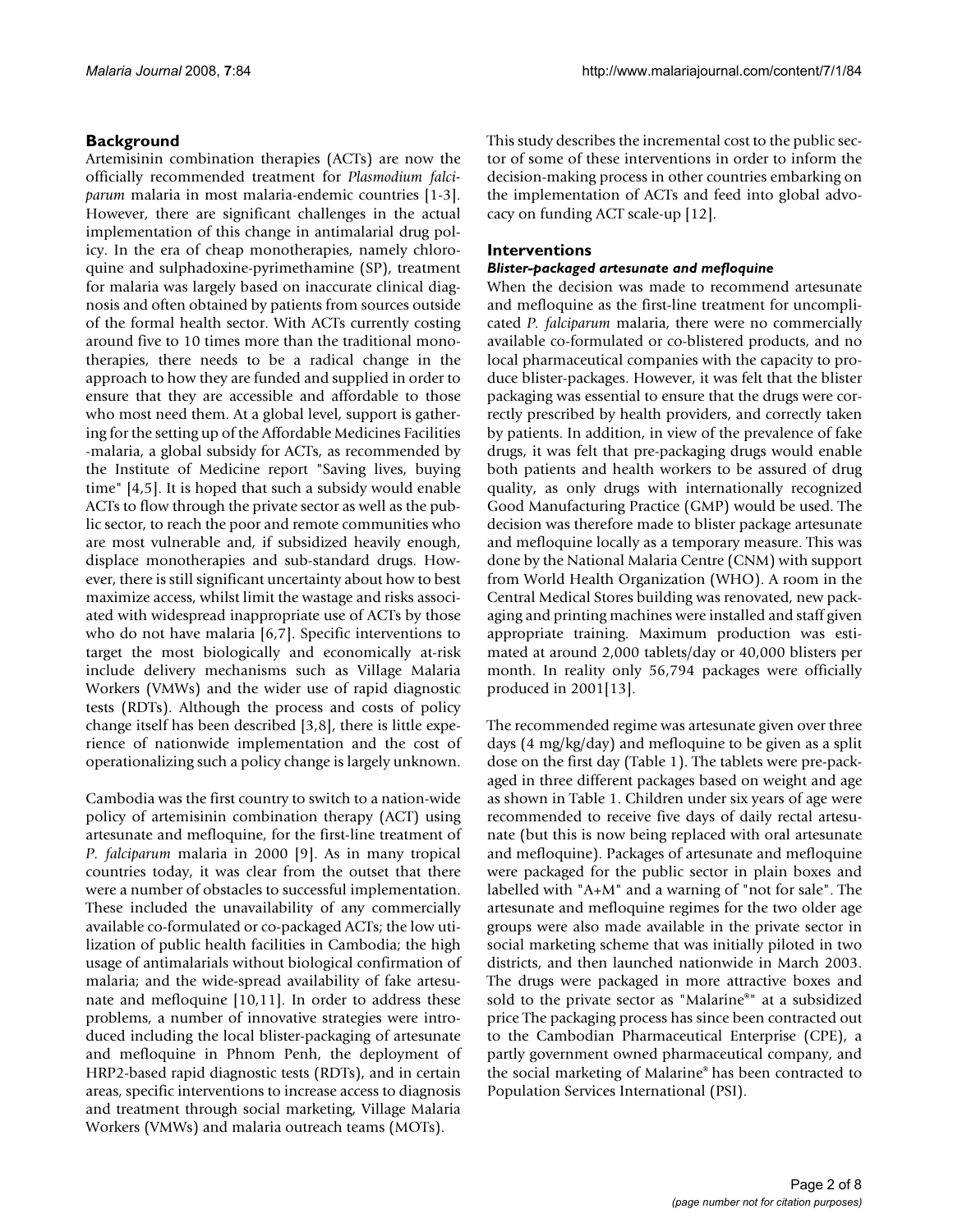| Packages of artesunate and mefloquine | Weight       | Age             | Day $D_1$ |         | D, | D, |
|---------------------------------------|--------------|-----------------|-----------|---------|----|----|
|                                       |              |                 | Morning   | Evening |    |    |
| A+M2                                  | $16 - 24$ kg | $6 - 10$ years  | $IM+IA$   | $IM+IA$ | 2Α | 2A |
| $A+M3$                                | $25 - 34$ kg | $II - I4$ years | $IM+IA$   | $2M+2A$ | 3A | 3A |
| $A+MA$                                | $35+kg$      | $15+$ years     | $2M+2A$   | $2M+2A$ | 4A | 4A |

**Table 1: Original dosage of artesunate (A) in 50 mg tablets and mefloquine (M) in 250 mg tablets\***

\* The dosages are being modified in 2008

## *Rapid diagnostic tests (RDTs)*

Malaria transmission in Cambodia is generally low and seasonal so a positive blood smear or positive RDT has a high predictive value for infection with *Plasmodium falciparum*. One of the keystones of the new policy was the provision of accurate biological diagnosis using RDTs before treatment, to replace the inaccuracies of clinical diagnosis. As around 90% of malaria in Cambodia was due to *P. falciparum*, Paracheck® (Orchid Biomedical Systems), a *P. falciparum* – specific PfHRP2-based RDT was introduced for use both in health centres without microscopes and in the private sector alongside Malarine®. The RDT was also used by trained village malaria workers (VMWs) and malaria outreach teams (MOTs) as described later.

# *Interventions to improve access to early diagnosis and appropriate treatment*

In order to improve access to diagnosis and treatment, a number of specific interventions were developed independently by different organizations. This study describes the cost of two of these interventions aimed at increasing access to free or affordable diagnosis and treatment in the community: Malaria Outreach Teams and Village Malaria Workers.

# *Malaria Outreach Teams*

Malaria outreach activities in Anlong Veng District, Oddor Meanchey province were set-up, run and funded by Médecins Sans Frontières (MSF) as part of their programme of support in that area. This remote and heavily forested area had remained a Khmer Rouge (KR) stronghold until 1999 and therefore lacked government-supported health facilities. The collapse of KR power resulted in an influx of non-immune migrants from all over Cambodia, who came in search of farmland and to collect forest products.

One of the major health problems as new settlers moved into these areas were outbreaks of malaria. Between May and August of 1999, in the health centre alone, there were over 2000 confirmed malaria cases, 400 hospitalizations and 18 deaths with malaria accounting for one third of all outpatient and two thirds of all inpatient cases [14]. At the time, the national antimalarial guidelines for uncomplicated *P. falciparum* malaria in that area was a single dose of mefloquine (20 mg base/kg), and for complicated malaria, quinine and tetracycline. In response to the outbreak and the known problem of drug resistance, MSF switched first-line treatment to an ACT of artesunate and mefloquine (A+M) and set up malaria outreach teams (MOTs) consisting of teams of two people who went out daily from the health centre to the settlements, in order to diagnose and treat malaria using RDTs and A+M. There were initially two teams, expanding to four teams with the aim of visiting each settlement once or twice per week depending on population movement, road conditions and information about suspected malaria outbreaks. The population of the district in 2001 was estimated to be 19,029 in 64 settlements (Goubert L, personal communication).

# *Village Malaria Workers (VMWs)*

The first experience of using Village Malaria Workers in Cambodia came from a community based trial for insecticide treated bed nets (ITNs) in 30 villages in Rattanakiri in the Northeast of the country in 2001. This is a remote, heavily forested area, sparsely populated by ethnic minorities, with low access to any kind of health service. Malaria transmission in Rattanakiri is relatively high with crosssectional parasite prevalence rates of between five and 57% [15]. In order to address ethical concerns about having a control group without any interventions, Village Malaria Workers (VMW) were introduced in all villages. The VMWs were trained to perform RDTs on any villagers suspected of having malaria and to provide treatment as per the national guidelines. They were supervised and resupplied monthly by the provincial malaria staff with support from the National Malaria Control Programme. The resulting data from this passive surveillance system exposed the scale of the malaria problem and demonstrated that VMWs provided a practical means of access to biological diagnosis and appropriate treatment. A further pilot project was undertaken in 10 ethnic Khmer villages in Koh Kong province in the South [16], and the scheme has now been scaled up to cover 300 villages in 10 provinces with funds from the Global Fund for AIDS, tuberculosis and malaria (GFATM) [17,18].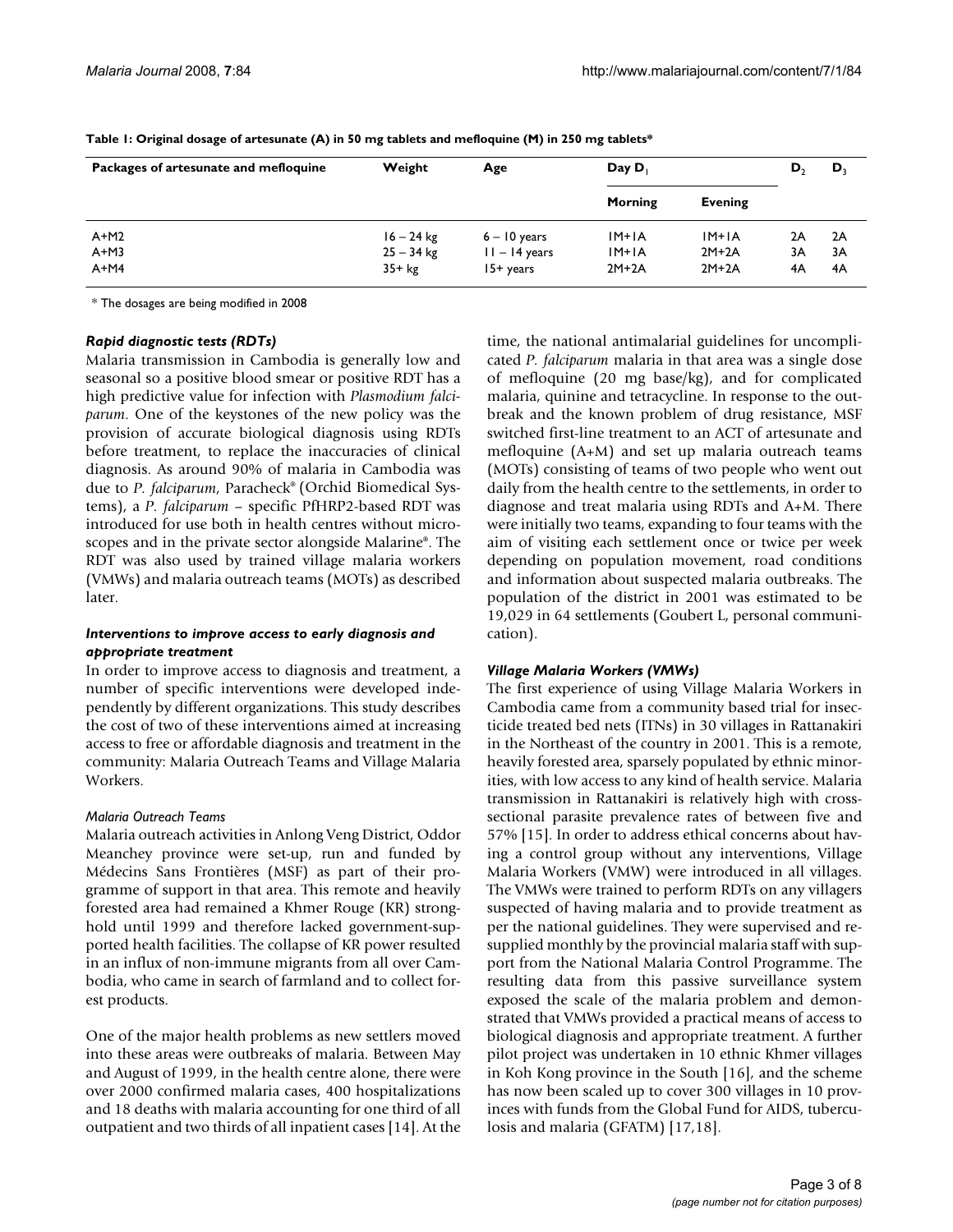# *Costing*

Costing was performed from the perspective of the provider. The incremental costs of the interventions are described in order to aid generalization to other settings. Costing was facilitated by the fact that the interventions were specific to the change in policy to ACTs, and implemented with new funds obtained for this purpose. Costs were obtained from receipts, expenditure accounts, budgets, logbooks and reports. Where these were not available, estimates were obtained from WHO, MSF and CNM staff who also provided estimates on time allocated to specific interventions. Costing of the VMW intervention was based on the Global Fund budget. The useful life of capital goods was assumed to be six years for cars and five years for all other goods, with costs annualized at a rate of 3%. All costs were converted into US\$ at an exchange rate of US\$1 = 3,900 Cambodian riel (which has remained stable over the last seven to eight years).

The cost of blister packaging included the capital costs of starting up the packaging facility (renovations, machinery, consultancies and training), fixed recurrent costs (overheads, maintenance and salaries) and those that varied by production volume (packaging materials and drugs). Actual expenditure on salaries for machine operators was not available and average monthly earnings in the manufacturing industry in Cambodia were used.

The cost of RDTS included the cost of storage and wastage due to spoilt and repeat test. In addition the cost of training and supervision costs were also estimated.

For the delivery interventions, the costs included the diagnostic tests and the blister-packaged drugs and the fixed costs of each approach. The latter included the "basic" fixed costs of training (including training materials, transport and per diems for trainers and participants), overheads, transport and salaries. In addition the project startup costs and the cost of project co-ordinators were estimated separately in order to facilitate comparison with other settings. For each intervention, the level of activity in terms of number of suspected malaria patients tested and number of patients with falciparum malaria treated was obtained in order to estimate the cost per case seen and treated for each intervention. Both VMWs and MOTs were closely supervised with cross-checking of RDT results with drugs stocks ensuring that compliance to test results was acceptable and that the practice of providing ACTs to test-negative patients was minimized.

# **Results**

The cost of the packaging materials and drugs is shown in Table 2 and the total costs of the end-products are shown in Table 3. The total costs of the blister-packaged drugs were between \$2.60 for the package for the A+M2 and

| Cost of packaging                        | Cost per blister (US\$)   |  |  |
|------------------------------------------|---------------------------|--|--|
| Aluminium foil                           | 0.0267                    |  |  |
| <b>PVC</b>                               | 0.0115                    |  |  |
| Individual boxes                         | 0.0340                    |  |  |
| Large boxes (for 100 individual boxes)   | 0.0048                    |  |  |
| Ink for printing on box <sup>2</sup>     | 0.0020                    |  |  |
| Package insert                           | 0.0010                    |  |  |
| Cost of drugs                            | Cost per tablet $(US$)^3$ |  |  |
| Mefloquine 250 mg (Mepha <sup>®</sup> )  | 0.3696                    |  |  |
| Artesunate 50 mg (Gui Lin <sup>®</sup> ) | 0.0725                    |  |  |
| Artesunate 200 mg (Mepha ®)              | 0.3323                    |  |  |

**Table 2: Cost of packaging and tablets**

1The cost of the aluminium foil and PVC included freight and storage. Other products were available locally and the cost is the price paid inclusive of delivery and storage.

2Although the printing costs for the Malarine® products was higher than A+M because of the amount of coloured ink used, only an average cost of ink was available.

3Including 5% wastage and 3% freight.

\$3.77 for A+M4. The cost of Malarine® was slightly more than A+M4 because of the higher cost of the artesunate used (different dosage artesunate tablets were used, partly in order to differentiate between the two types of products). The cost of packaging material was \$0.09 per package for all packages. At the actual rate of production, the salary cost was \$0.34 per package and overhead costs \$0.71 per package, resulting in packaging cost alone of \$1.13 per package. If production were to increase to full capacity, then the total cost of packaging would be reduced more than five-fold to \$0.19 per package, resulting in the total costs of A+M2 and A+M4 being considerably lower, at \$1.42 and \$2.59 respectively. Figure 1 shows that when the costs of the product are broken down, at the current level of productivity, the drug costs accounted for only 45% and 62% of the cost of A+M4 and A+M2 respectively, compared to 83% and 90% at the desirable level of productivity.

The basic cost of RDTs, inclusive of freight, storage and wastage, was \$0.83 for Paracheck®. Training was estimated to cost \$40.50 per health centre staff trained (based on a one-day training course).

Tables 4 and 5 summarize the results of the cost analysis for the MSF malaria outreach project and the VMW scheme. It can be seen that excluding the cost of start-up and co-ordinator, the annual fixed cost per capita of the outreach scheme, at \$0.44, was less than the VMW scheme at \$0.69. However, because a much smaller proportion of the population was seen and treated by an outreach worker than a VMW, the annual fixed costs per malaria case treated for the latter was \$5.14 compared to \$12.74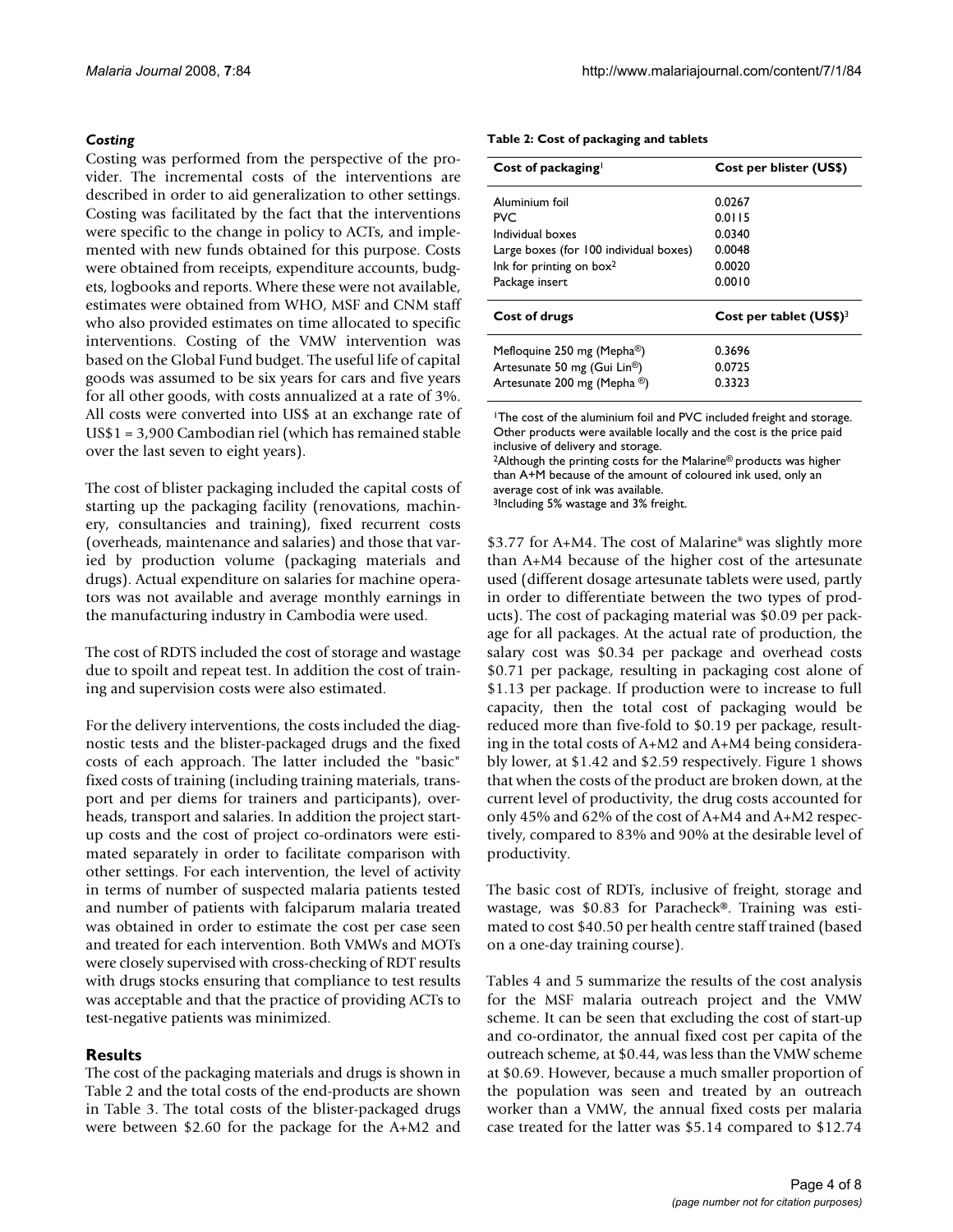| Drug package                                                         | Actual cost (at 9.5% productivity) |                                                                                         | Potential cost (at full productivity) |       |
|----------------------------------------------------------------------|------------------------------------|-----------------------------------------------------------------------------------------|---------------------------------------|-------|
|                                                                      |                                    | Recurrent costs Recurrent and capital costs Recurrent costs Recurrent and capital costs |                                       |       |
| A+M2 (Art 50 mg $\times$ 6 + Mef 250 mg $\times$ 2)                  | 2.307                              | 2.595                                                                                   | 1.386                                 | l.420 |
| A+M3* (Art 50 mg $\times$ 9 + Mef 250 mg $\times$ 3)                 | 2.894                              | 3.182                                                                                   | 1.973                                 | 2.007 |
| A+M4 (Art 50 mg $\times$ 12 + Mef 250 mg $\times$ 4)                 | 3.480                              | 3.769                                                                                   | 2.560                                 | 2.594 |
| Malarine® (adult) (Art 200 mg $\times$ 3 + Mef 250 mg $\times$<br>4) | 3.608                              | 3.896                                                                                   | 2.688                                 | 2.722 |

#### **Table 3: Cost of blister-packaged artesunate and mefloquine**

\*Same cost for Malarine junior ®

in the malaria outreach scheme. Including start up costs (annualized over five years), and the annual salary of coordinators increased these estimates significantly, to \$7.48 for the VMW intervention and \$21.12 for the malaria outreach intervention.

Based on the activity data obtained from the outreach programme and from the VMW pilot study, the total cost inclusive of RDT and drug costs, was estimated. Assuming that RDTs cost \$0.83 per test and A+M cost \$2.594 per course, the total annual cost of the programmes was \$19.31 per capita for the outreach intervention and \$11.28 per capita for the VMW interventions (Table 5). If drug costs were reduced to \$1 per dose, the predicted cost of dihydroartemisinin-piperaquine, then the total annual costs would be approximately \$17.72 and \$9.69 per capita respectively.

## **Discussion**

In this paper, the costs of interventions associated with the roll-out of ACTs in Cambodia has been described in order to assist countries which are now in the process of implementing a change in policy to ACTs.

At the time when Cambodia change policy to artesunate and mefloquine, there was not other choice than to coblister the drugs in a packaging facility developed specifically for that purpose. This study shows that at the ineffi-





ciencies of packaging at this scale were considerable. The low productivity was due to a number of factors including bottle-necks during the drug procurement process and the inefficiencies related to small demand-based production. Production has now been moved to Cambodian Pharmaceutical Enterprise, where staff can be moved to other production lines when not working on A+M resulting in greater efficiency. However, the local blister-packaging of artesunate and mefloquine has not been straightforward and much technical support has been required in order to ensure that the packaging process is of acceptable quality. This has resulted in critical delays and shortages in supply and there is a consensus that a switch should be made a soon as possible to a commercially packaged good-quality co-formulated ACT.

Several commercially produced co-formulated ACTs are now available for less than \$2 including artemether-lumefantrine (Co-artem®) and dihydroartemisinin-piperaquine (Duo-Cotexcin®). Unfortunately artemetherlumefantrine, which is the only co-formulated drug on WHO's pre-qualification list, is relatively ineffective in Cambodia [19]. On the other hand dihydroartemisininpiperaquine has been shown to be highly efficacious in Cambodia and is a possible replacement for A+M for the treatment of uncomplicated falciparum malaria [20]. Coformulated artesunate and mefloquine is unlikely to be deployed because of a preference of switching to a new combination with less side effects and lower levels of resistance to the partner drug. For now, therefore, the recommended treatment in Cambodia continues to be blister-packaged artesunate and mefloquine.

From the cost analysis of delivery interventions, it is evident that interventions to increase access to treatment, can incur substantial costs especially when start-up costs and co-ordinator salaries are included. This is particularly the case where programmes are malaria-specific and the incidence of malaria is not that high, especially if staff are not re-allocated to work on non-malarial problems in months of low malaria transmission. The incremental costs described in this analysis are probably particularly high because of the limited infrastructure in the districts where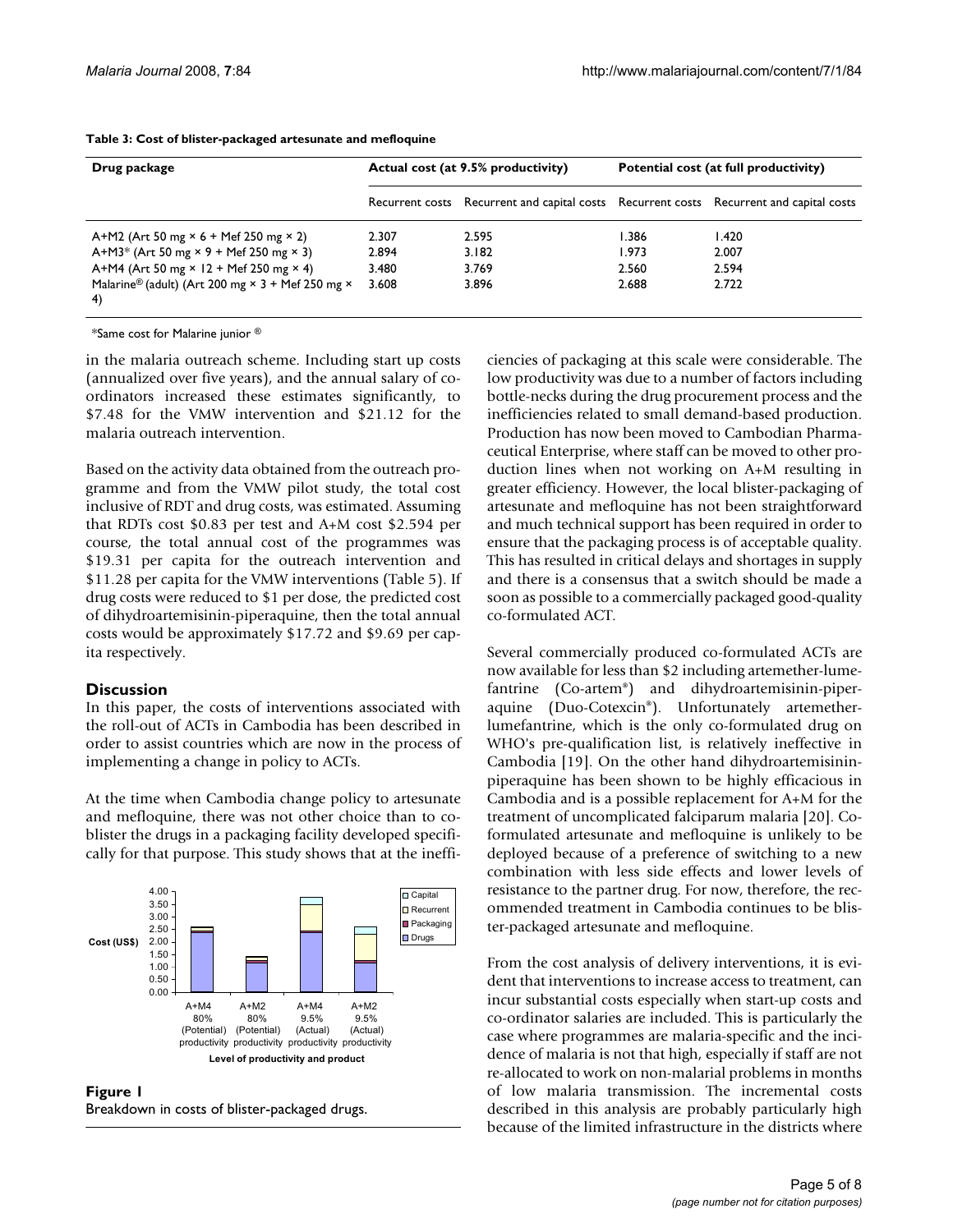|                                                                                                 |           | Cost (US\$) |            |
|-------------------------------------------------------------------------------------------------|-----------|-------------|------------|
|                                                                                                 |           | Outreach    | <b>VMW</b> |
| <b>Basic annual fixed running costs</b>                                                         |           |             |            |
| (excluding expatriate co-ordinator and start-up)                                                |           |             |            |
| Personnel (including cost of supervision)                                                       |           | 5.422       | 20,270     |
| Transport                                                                                       |           | 2.224       | 37,850     |
| Other (equipment, overheads)                                                                    |           | 739         | 10.738     |
|                                                                                                 | Sub-total | 8,385       | 68,858     |
| <b>Additional costs</b>                                                                         |           |             |            |
| Annual salary of co-ordinator (20% allocation for outreach, 100% for VMW)                       |           | 4.643       | 24,000     |
| Initial start-up cost annualized over 5 years (Total \$4,710 for outreach and \$40,000 for VMW) |           | 869         | 7.384      |
|                                                                                                 | Sub-total | 5,512       | 31,384     |
| <b>Total annual cost</b>                                                                        |           | 13,897      | 100,242    |

**Table 4: Summary of the annual fixed costs of the outreach and VMW interventions (not including RDTs and drugs)**

these interventions took place and because malaria control management was still centralized. In neither case were there pre-existing services for these remote communities. In Anlong Veng, the outreach programme was based out of the MSF-supported health centre which provided office space and laboratory support for the malaria outreach workers. For the VMW programme, the supervision and re-supply of the VMWs was done both by the provincial malaria supervisor and by staff from the CNM.

In comparing the two interventions, the fixed cost per case tested and per case treated in the VMW scheme was almost half the cost in the outreach scheme. This is because the prevalence of malaria was higher in the area covered by the VMW scheme in Rattanakiri from where the estimates for the projected number of visits and cases came. The VMWs were also more convenient and accessible than outreach and were more often consulted. Recent data

**Table 5: Estimated activity and cost of interventions per capita, per patient seen and per patient treated**

|                                                                                                                           | Outreach                    | VMW*                        |
|---------------------------------------------------------------------------------------------------------------------------|-----------------------------|-----------------------------|
| Population<br>Number seen and tested<br>Number P. falciparum cases treated                                                | 19,029<br>3.152<br>658      | 100,000<br>57,360<br>13.407 |
| Basic annual fixed cost**<br>-per capita<br>-per patient seen and tested<br>-per PF patient treated                       | \$0.44<br>\$2.66<br>\$12.74 | \$0.69<br>\$1.20<br>\$5.14  |
| Total annual cost (including test and<br>drugs)<br>-per capita<br>-per patient seen and tested<br>-per PF patient treated | \$0.67<br>\$4.03<br>\$19.31 | \$1.51<br>\$2.64<br>\$11.28 |

\*Based on estimates from pilot project and the Global Fund budget \*\*Without start-up and co-ordinator costs

from the scaled-up VMW intervention confirmed high rates of consultation and high rates of parasite positivity in symptomatic cases which would result in even lower fixed costs per patient tested and treated [17]. In addition, there are plans to broaden the remit of the VMWs so that they can also treat diarrhoeal disease and acute respiratory illness in children. Not only will this provide a more comprehensive service for the remote communities, but it will also substantially improve the cost-effectiveness of the intervention.

However, as explained, the populations covered by these two interventions were quite different and it was felt that VMWs would not have operated successfully in Anlong Veng district because of the disparate and transient nature of population. It cannot, therefore, be assumed that VMWs are the more cost-effective option in all settings. Nonetheless, the cost of the outreach programme, at \$12.74 per positive case, appeared to be considerably more than that estimated by Ettling *et al* for a similar intervention in Mae Sot, Thailand, where diagnosis was by microscopy and treatment was with a single dose of mefloquine [21]. Despite the slide positivity rate in Thailand being only 5%, the average provider cost per positive case was equivalent to \$2.57 and \$0.13 per smear (\$US1  $(2005) = 35$  baht  $(1990)$ . It is not clear why there is such large difference between the estimated costs of the two programmes.

There have been a number of other descriptive studies of Village Malaria Workers, however in most, costing data were not available. One cost-minimization analysis was performed on a small community based intervention in Brazil. Volunteer bar owners in a remote mining town were trained to use the ParaSight-F® test (a similar test to Paracheck®) to diagnose malaria and to treat positive cases with mefloquine monotherapy. The study compared the direct costs (patient and provider) incurred with the inter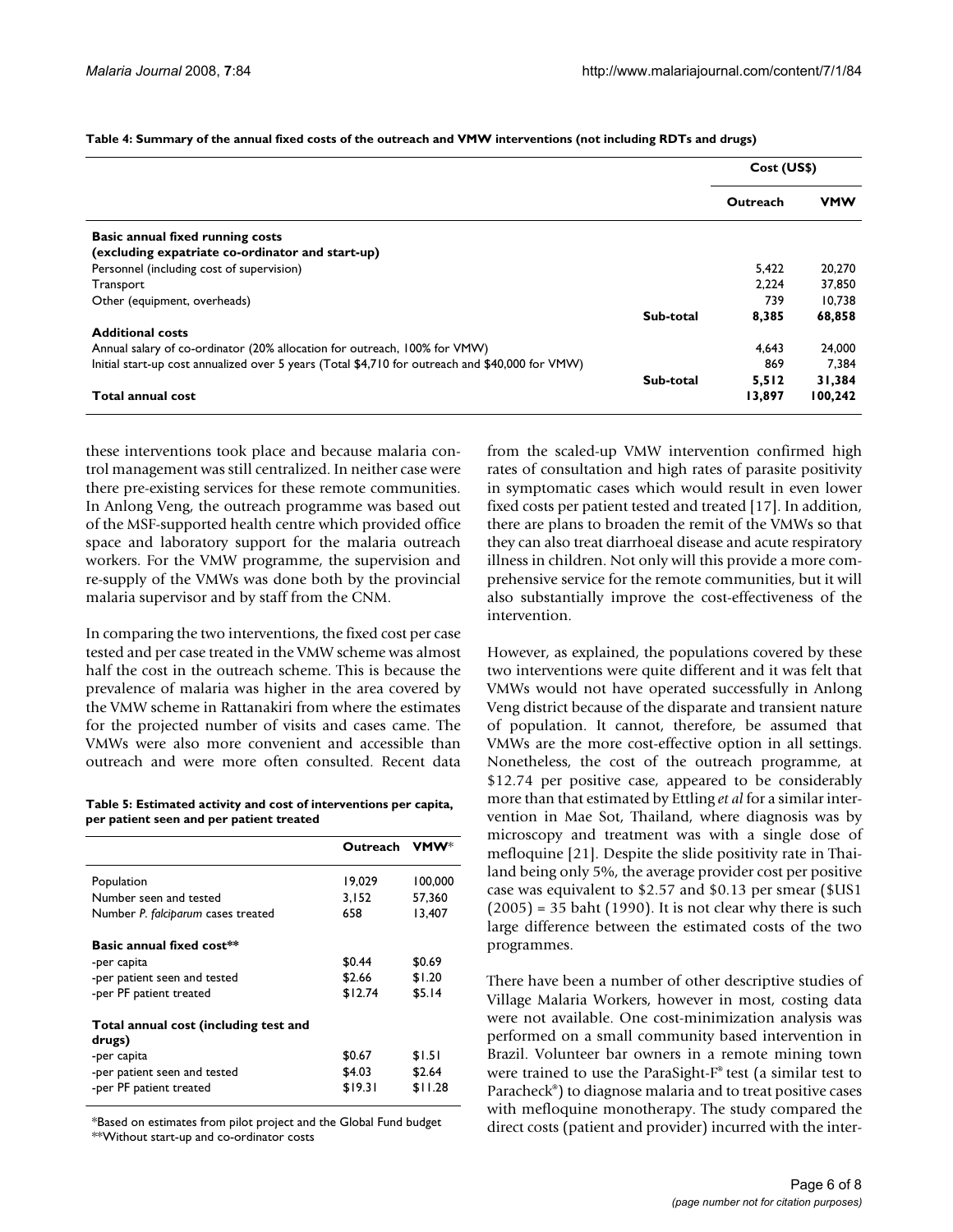vention compared to the costs prior to the intervention, when the main source of treatment was the government clinic and hospital located 32 kilometres away. It was found that net savings were \$60,900 or \$81 per person per year [22,23].

It is important to recognize that the interventions described here can both complement and substitute for facility-based approaches. The choice and balance of different approaches needs to be tailored according to the availability of resources and local conditions, and adapted as the situation changes. In particular, malaria prevalence will affect the relative efficiency of different strategies [21,24]. In both the VMW scheme and the outreach scheme, the nearest health centres provided co-ordination, support and supervision and were also essential in being a place where patients could be referred to. It was therefore important to ensure that these were functioning well and that resources were allocated appropriately to enable this to be the case.

There are few published data that include both the costs and the effect of these interventions from the community perspective. In a related paper, antimalarial drug usage behaviour and household costs in areas with and without VMWs and outreach clinics are compared in order to contribute to the available literature [25].

## **Conclusion**

As malaria-endemic countries start to roll-out ACTs and the global community consider the setting up of a global subsidy, it is important to consider the non-drug costs of roll-out. If this includes the cost of packaging drugs locally, then it is important to consider the efficiencies of scale that result from producing larger volumes of packaged drugs. Of even more importance is to consider the need to access vulnerable communities and the substantial additional investments required in order to reach them via appropriate delivery systems such as village volunteers. In addition, differences in local conditions, in particular the prevalence of malaria and the pre-existing infrastructure, should be considered in choosing appropriate diagnostic and delivery strategies. The costs of starting-up projects and the expertise required for supervision may be considerable and must be factored in when budgeting for scaling-up.

## **Authors' contributions**

SY designed the study, carried out the data collection and analysis and drafted the paper. WVD facilitated the collection of data and made substantial contributions to the writing of the paper. DS participated in the study design and co-ordination of fieldwork. NJW conceived of the study and participated in writing the paper. AM participated in the study design, data interpretation and helped to draft the paper. All authors read and approved the final manuscript.

## **Acknowledgements**

We would like to thank Reiko Tsuyuoka of the World Health Organization and Louis Goubert and Sam An of MSF-Cambodia for their help in providing support and information.

This study is funded by the Wellcome Trust of Great Britain. SY and NJW are both funded by the Wellcome Trust. WVD was Medical Co-ordinator for MSF-Cambodia. Doung Socheat is the Director of the Cambodian National Malaria Programme and AM is Professor of Health Economics and Director of the Health Economics and Financing Programme.

#### **References**

- 1. Amin AA, Zurovac D, Kangwana BB, Greenfield J, Otieno DN, Akhwale WS, Snow RW: **[The challenges of changing national](http://www.ncbi.nlm.nih.gov/entrez/query.fcgi?cmd=Retrieve&db=PubMed&dopt=Abstract&list_uids=17535417) [malaria drug policy to artemisinin-based combinations in](http://www.ncbi.nlm.nih.gov/entrez/query.fcgi?cmd=Retrieve&db=PubMed&dopt=Abstract&list_uids=17535417) [Kenya.](http://www.ncbi.nlm.nih.gov/entrez/query.fcgi?cmd=Retrieve&db=PubMed&dopt=Abstract&list_uids=17535417)** *Malar J* 2007, **6:**72.
- 2. Malik EM, Mohamed TA, Elmardi KA, Mowien RM, Elhassan AH, Elamin SB, Mannan AA, Ahmed ES: **[From chloroquine to artemisi](http://www.ncbi.nlm.nih.gov/entrez/query.fcgi?cmd=Retrieve&db=PubMed&dopt=Abstract&list_uids=16879742)[nin-based combination therapy: the Sudanese experience.](http://www.ncbi.nlm.nih.gov/entrez/query.fcgi?cmd=Retrieve&db=PubMed&dopt=Abstract&list_uids=16879742)** *Malar J* 2006, **5:**65.
- 3. Mubyazi GM, Gonzalez-Block MA: **[Research influence on antima](http://www.ncbi.nlm.nih.gov/entrez/query.fcgi?cmd=Retrieve&db=PubMed&dopt=Abstract&list_uids=16242017)[larial drug policy change in Tanzania: case study of replacing](http://www.ncbi.nlm.nih.gov/entrez/query.fcgi?cmd=Retrieve&db=PubMed&dopt=Abstract&list_uids=16242017) chloroquine with sulfadoxine-pyrimethamine as the first-line [drug.](http://www.ncbi.nlm.nih.gov/entrez/query.fcgi?cmd=Retrieve&db=PubMed&dopt=Abstract&list_uids=16242017)** *Malar J* 2005, **4:**51.
- 4. Arrow KJ, Gelband H, Jamison DT: **[Making antimalarial agents](http://www.ncbi.nlm.nih.gov/entrez/query.fcgi?cmd=Retrieve&db=PubMed&dopt=Abstract&list_uids=16000348) [available in Africa.](http://www.ncbi.nlm.nih.gov/entrez/query.fcgi?cmd=Retrieve&db=PubMed&dopt=Abstract&list_uids=16000348)** *N Engl J Med* 2005, **353:**333-335.
- 5. Arrow KJ, Panosian C, Gelband H, (eds): **[Saving lives, buying time:](http://www.ncbi.nlm.nih.gov/entrez/query.fcgi?cmd=Retrieve&db=PubMed&dopt=Abstract&list_uids=15042238) [Economics of malaria in an Age of Resistance.](http://www.ncbi.nlm.nih.gov/entrez/query.fcgi?cmd=Retrieve&db=PubMed&dopt=Abstract&list_uids=15042238)** 2004 [\[http://](http://www.iom.edu/cms/3783/3913/21427.aspx) [www.iom.edu/cms/3783/3913/21427.aspx](http://www.iom.edu/cms/3783/3913/21427.aspx)]. Washington, D.C.: The National Academies Press
- 6. Whitty CJ, Allan R, Wiseman V, Ochola S, Nakyanzi-Mugisha MV, Vonhm B, Mwita M, Miaka C, Oloo A, Premji Z, *et al.*: **[Averting a](http://www.ncbi.nlm.nih.gov/entrez/query.fcgi?cmd=Retrieve&db=PubMed&dopt=Abstract&list_uids=15298229) [malaria disaster in Africa – where does the buck stop?](http://www.ncbi.nlm.nih.gov/entrez/query.fcgi?cmd=Retrieve&db=PubMed&dopt=Abstract&list_uids=15298229)** *Bull World Health Organ* 2004, **82:**381-384.
- 7. Mutabingwa TK: **[Artemisinin-based combination therapies](http://www.ncbi.nlm.nih.gov/entrez/query.fcgi?cmd=Retrieve&db=PubMed&dopt=Abstract&list_uids=16098946) [\(ACTs\): best hope for malaria treatment but inaccessible to](http://www.ncbi.nlm.nih.gov/entrez/query.fcgi?cmd=Retrieve&db=PubMed&dopt=Abstract&list_uids=16098946) [the needy!](http://www.ncbi.nlm.nih.gov/entrez/query.fcgi?cmd=Retrieve&db=PubMed&dopt=Abstract&list_uids=16098946)** *Acta Trop* 2005, **95:**305-315.
- 8. Mulligan JA, Mandike R, Palmer N, Williams H, Abdulla S, Bloland P, Mills A: **[The costs of changing national policy: lessons from](http://www.ncbi.nlm.nih.gov/entrez/query.fcgi?cmd=Retrieve&db=PubMed&dopt=Abstract&list_uids=16553928) [malaria treatment policy guidelines in Tanzania.](http://www.ncbi.nlm.nih.gov/entrez/query.fcgi?cmd=Retrieve&db=PubMed&dopt=Abstract&list_uids=16553928)** *Trop Med Int Health* 2006, **11:**452-461.
- 9. Cambodia National Malaria Centre, Ministry of Health of the Kingdom of Cambodia, World Health Organization (WHO): *Treatment guideline for malaria in the Kingdom of Cambodia* Phnom Penh; 2000.
- Dondorp AM, Newton PN, Mayxay M, Van Damme W, Smithuis FM, Yeung S, Petit A, Lynam AJ, Johnson A, Hien TT, McGready R, Farrar JJ, Looareesuwan S, Day NP, Green MD, White NJ: **[Fake antimalar](http://www.ncbi.nlm.nih.gov/entrez/query.fcgi?cmd=Retrieve&db=PubMed&dopt=Abstract&list_uids=15598255)[ials in Southeast Asia are a major impediment to malaria](http://www.ncbi.nlm.nih.gov/entrez/query.fcgi?cmd=Retrieve&db=PubMed&dopt=Abstract&list_uids=15598255) control: multinational cross-sectional survey on the preva[lence of fake antimalarials.](http://www.ncbi.nlm.nih.gov/entrez/query.fcgi?cmd=Retrieve&db=PubMed&dopt=Abstract&list_uids=15598255) 9:**1241-1246.
- 11. Newton PN, Dondorp A, Green M, Mayxay M, White NJ: **[Counter](http://www.ncbi.nlm.nih.gov/entrez/query.fcgi?cmd=Retrieve&db=PubMed&dopt=Abstract&list_uids=12867121)[feit artesunate antimalarials in southeast Asia.](http://www.ncbi.nlm.nih.gov/entrez/query.fcgi?cmd=Retrieve&db=PubMed&dopt=Abstract&list_uids=12867121)** *Lancet* 2003, **362:**169.
- 12. World Health Organization: *Macroeconomics and Health: Investing in Health for Economic Development. Geneva* 2001.
- 13. Cambodia National Malaria Centre, Ministry of Health of the Kingdom of Cambodia: *Annual progress report* 2001.
- 14. Van Engelgem I: **Malaria control project in Sotnikum and Anlong Veng.** *Malaria Scientific Advisory Meeting: January 22, 2001 2001; National Malaria Centre, Phnom Penh, Cambodia* 2001.
- 15. Sochantha T, Hewitt S, Nguon C, Okell L, Alexander N, Yeung S, Vannara H, Rowland M, Socheat D: **[Insecticide-treated bednets for](http://www.ncbi.nlm.nih.gov/entrez/query.fcgi?cmd=Retrieve&db=PubMed&dopt=Abstract&list_uids=16903880) [the prevention of Plasmodium falciparum malaria in Cam](http://www.ncbi.nlm.nih.gov/entrez/query.fcgi?cmd=Retrieve&db=PubMed&dopt=Abstract&list_uids=16903880)[bodia: a cluster-randomized trial.](http://www.ncbi.nlm.nih.gov/entrez/query.fcgi?cmd=Retrieve&db=PubMed&dopt=Abstract&list_uids=16903880)** *Trop Med Int Health* 2006, **11:**1166-1177.
- 16. European Commission Cambodia Malaria Control Project: *Village malaria workers pilot project in Khmer communities. Thma Bang district, Cambodia* 2002.